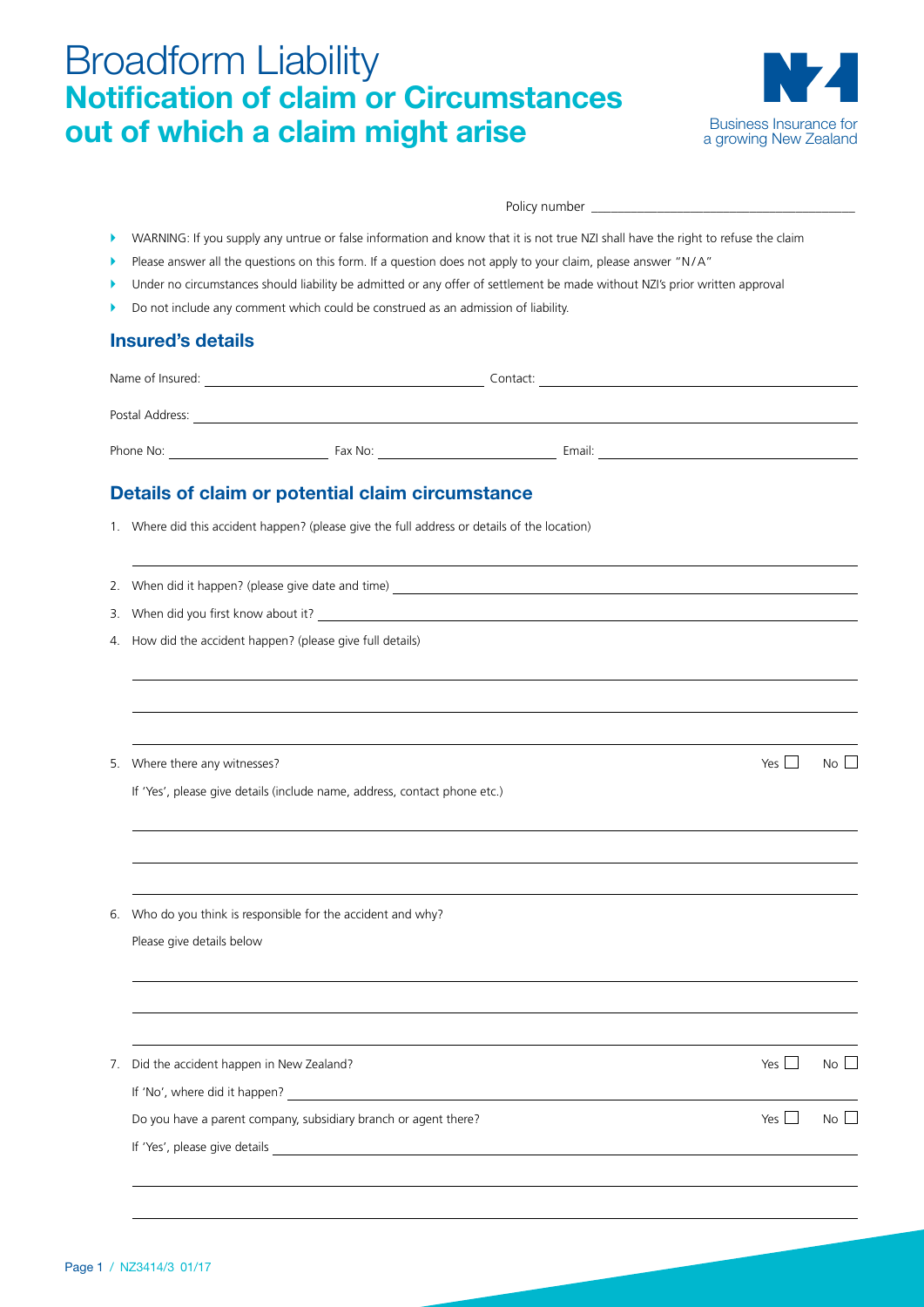## **Details of property damaged**

| 2. | Was the property under your care, custody or control?                                      | $\mathcal{L}$<br>Yes L | No l                 |
|----|--------------------------------------------------------------------------------------------|------------------------|----------------------|
| 3. | Had you previously agreed to be responsible for any such damage?                           | Yes $\vert$ $\vert$    | No l                 |
| 4. |                                                                                            |                        |                      |
|    | Yes $\Box$<br>No<br>5. Was the damaged property insured?                                   |                        | Don't know $\square$ |
|    |                                                                                            |                        |                      |
| 6. | Had you done anything to reduce or make good the loss or damage?                           | Yes                    | No                   |
|    | If you have answered 'Yes', please give details below                                      |                        |                      |
|    |                                                                                            |                        |                      |
|    | <b>Details of claimant</b>                                                                 |                        |                      |
|    | 1. Has any claim been made against you in connection with this accident?                   | Yes                    | No <sub>1</sub>      |
|    | If 'Yes', please answer questions 2-4 below                                                |                        |                      |
|    | Contact Phone No: 2008                                                                     |                        |                      |
|    |                                                                                            |                        |                      |
|    | 3. Please tick any of these which apply to the claimant                                    |                        |                      |
|    | related to you $\square$<br>employed by you $\square$<br>a member of your household $\Box$ |                        | your agent $\square$ |
|    | your employer $\square$<br>your neighbour $\square$<br>your landlord $\Box$                |                        |                      |
| 4. | Have you received any written notice or correspondence about the claim?                    | Yes $\Box$             | $No$ $\Box$          |
|    | If 'Yes', please give details or attach a copy                                             |                        |                      |
|    |                                                                                            |                        |                      |
|    |                                                                                            |                        |                      |
|    |                                                                                            |                        |                      |
|    |                                                                                            |                        |                      |